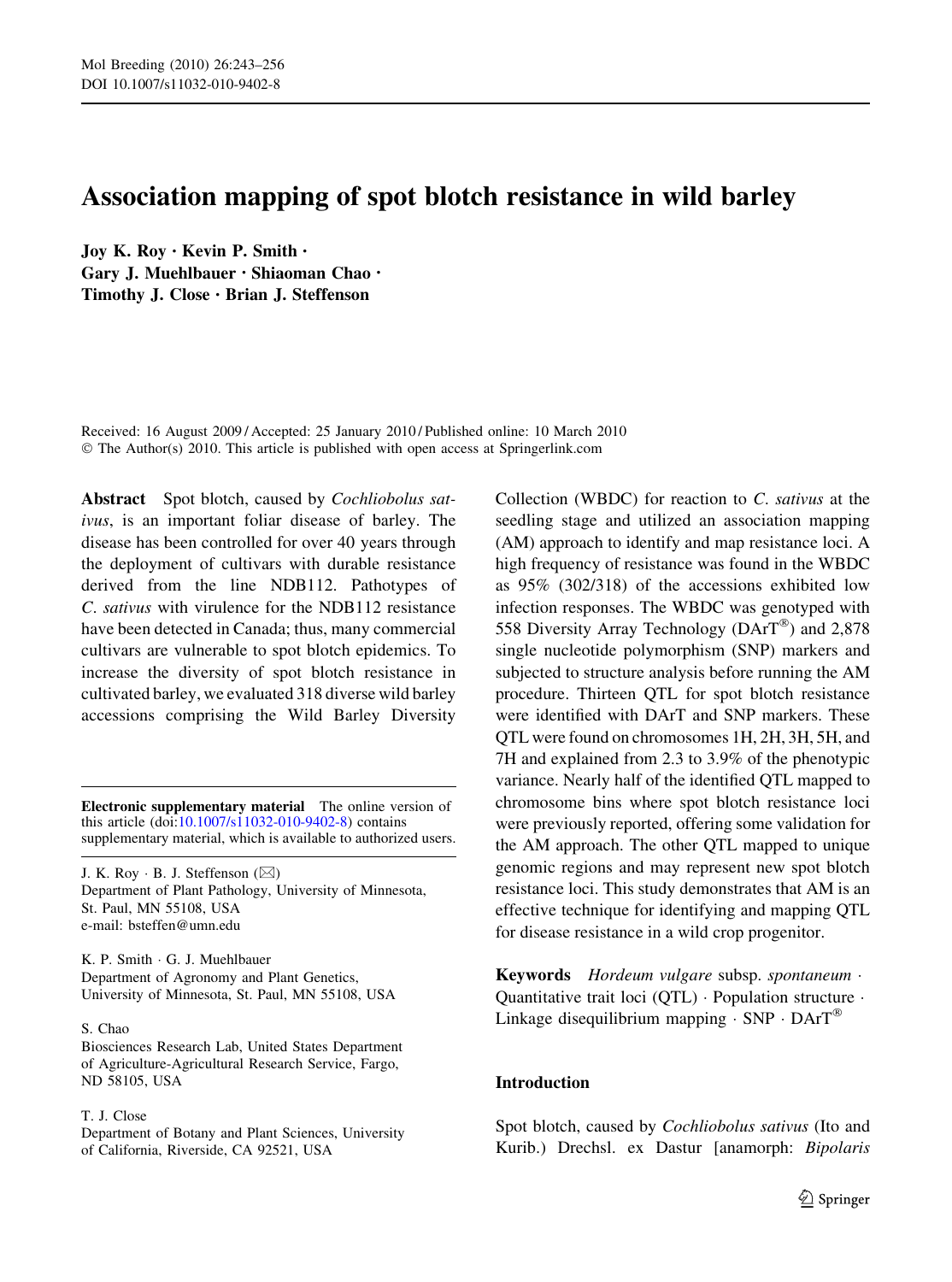sorokiniana (Sacc. in Sorok.) Shoem.], is an important foliar disease of barley in the Upper Midwest region of the United States and eastern prairies of Canada, the largest production area in North America. Under favorable conditions, this disease can cause significant reductions in both the yield (Clark [1979\)](#page-12-0) and quality of the crop (Nutter et al. [1985](#page-12-0)). Spot blotch can be controlled by applying fungicides, but the most effective and environmentally sound means of reducing the impact of this disease is through the use of resistant cultivars. Through a concerted effort of breeding and selection, the first spot blotch resistant cultivar (Dickson) was released for the Upper Midwest region in 1964. The resistance in Dickson was derived from NDB112 (Wilcoxson et al. [1990\)](#page-13-0), a breeding line derived from the composite cross CC-XIII selection CIho 7117-77. In fact, all subsequent six-rowed malting cultivars released in the Upper Midwest since 1964 carry the NDB112 resistance and have remained highly resistant to spot blotch. The durability of this resistance is remarkable considering the large area (up to 2.3 million ha) over which various cultivars carrying the resistance have been grown, the ubiquity of C. sativus inoculum, and the wide range of environmental conditions under which the pathogen can cause epidemics (Fetch et al. [2008](#page-12-0)).

Two-rowed cultivars bred for resistance in the same region have not been broadly effective against populations of C. sativus. A case in point is cultivar Bowman, a two-rowed feed barley classified as moderately resistant to spot blotch when it was first released in 1984. Six years after Bowman was released, high levels of infection were observed on it and derived breeding lines in the field (Fetch and Steffenson [1994\)](#page-12-0). Analysis of pathogen isolates revealed that Bowman had succumbed to a new pathotype of *C. sativus* (Fetch and Steffenson [1994](#page-12-0); Valjavec-Gratian and Steffenson [1997\)](#page-13-0). Recent research indicates the presence of additional C. sativus pathotypes in Canada, some of which possess virulence for the durable NDB112 resistance present in sixrowed malting cultivars (Ghazvini and Tekauz [2007](#page-12-0)). The emergence of pathotypes with virulence for the NDB112 resistance is alarming and could result in widespread epidemics given the genetic uniformity of spot blotch resistance in six-rowed malting cultivars.

The durable resistance provided by NDB112 has led to some complacency with regard to identifying new sources of spot blotch resistance in barley. Given the reports of virulent pathotypes in the region, additional research is needed to identify new sources of resistance. Recently, Fetch et al. ([2008\)](#page-12-0) reported on the screening of over 5,000 spring barley accessions from the USDA National Small Grains Collection for resistance to both spot blotch and net blotch. Only 5.8% (373 accessions) of the evaluated germplasm was resistant to spot blotch in the field. The geographic analysis of spot blotch resistance revealed a ''center of concentration'' in North America, due possibly to the wide use of the NDB112 resistance in breeding lines and cultivars that comprised the collection (Bonman et al. [2005](#page-12-0); Fetch et al. [2008](#page-12-0)).

Another possible source of spot blotch resistance is wild barley, Hordeum vulgare subsp. spontaneum (C. Koch) Thell. This subspecies is the progenitor of cultivated barley (von Bothmer et al. [2003](#page-13-0)) and possesses a high level of genetic diversity and also novel alleles for many economically important traits (Ellis et al. [2000;](#page-12-0) Fetch et al. [2003;](#page-12-0) Shakhatreh et al. [2009;](#page-12-0) Steffenson et al. [2007](#page-13-0)). Wild barley can be found across a wide geographic range extending from North Africa in the west, throughout the Fertile Crescent, and across to Central Asia and western Pakistan in the east (von Bothmer et al. [2003](#page-13-0)). The transfer of genes from wild into cultivated barley can proceed without any difficulties because both are fully inter-fertile. Despite the rich diversity of novel alleles in H. vulgare subsp. spontaneum, this member of the primary Hordeum genepool has not been systematically characterized and exploited for genes or quantitative trait loci (QTL) conferring spot blotch resistance.

Fetch et al. ([2003\)](#page-12-0) evaluated 116 wild barleys from Israel and Jordan for reaction to spot blotch at the seedling stage and found 46% and 53% of accessions with resistance (i.e., infection responses [IRs] of 1–5 on a 1–9 scale) from the respective countries. However, only six of these accessions exhibited a high level of spot blotch resistance (IRs of 1–2). Based on these results, there is potential for identifying additional sources of spot blotch resistance from a wider collection of H. vulgare subsp. spontaneum germplasm. Recently, a large ecogeographically diverse collection of wild barley was assembled (the Wild Barley Diversity Collection or WBDC), comprising 318 accessions collected from 19 countries (Steffenson et al. [2007](#page-13-0)). This expanded core collection was established to catalog and exploit the genetic diversity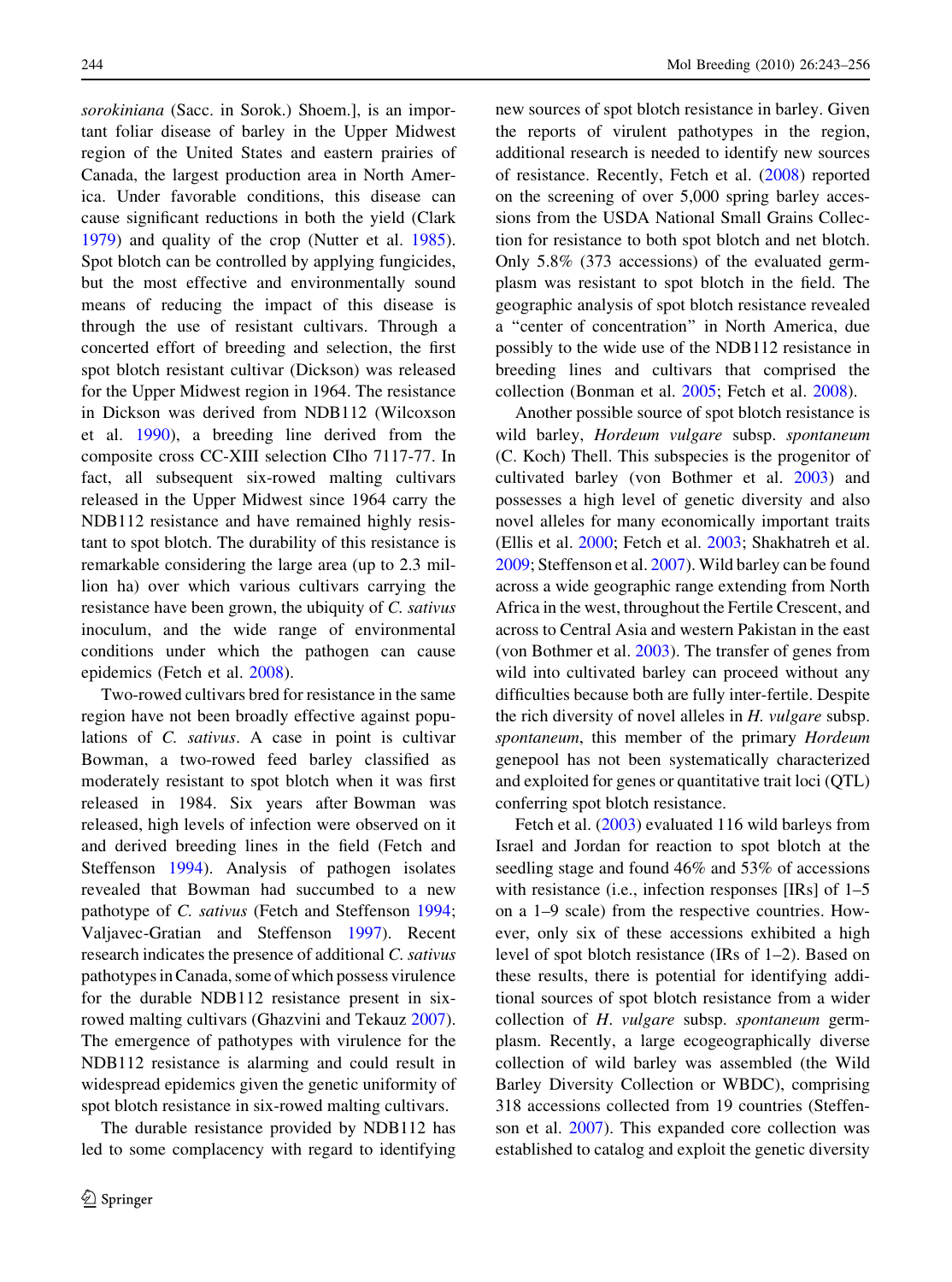of wild barley for a number of important agronomic traits, including spot blotch resistance.

To effectively utilize new spot blotch resistance genes from wild barley, genetic characterization is required. The standard approach is to construct bi-parental crosses between resistant and susceptible parents and then phenotype and genotype (with molecular markers) progeny populations to determine the number and chromosomal location of resistance loci (Lander and Botstein [1986](#page-12-0)). An alternative approach for mapping resistance loci that does not require development of bi-parental crosses or screening generations of progeny is association mapping (AM) or linkage disequilibrium (LD) mapping. With AM, statistical assessments are made for associations between genotypes based on molecular markers and phenotypes of various traits in reference germplasm sets (Buntjer et al. [2005](#page-12-0)). Theoretically, this technique can be applied to any set of germplasm (including wild accessions of a crop species) and detect QTL for as many traits that show variation. Compared to traditional QTL mapping, AM has three main advantages: increased resolution power for mapping QTL, greater capacity for detecting more alleles, and faster completion time (Yu and Buckler [2006;](#page-13-0) Zhu et al. [2008\)](#page-13-0). AM was pioneered in human genetics (Hardy and Singleton [2009\)](#page-12-0). Since its first use with plants in 2001 (Thornsberry et al. [2001](#page-13-0)), AM has gained wide application in many important crop plants because of advances in high throughput genotyping technologies, increased interest in identifying novel alleles, and improvements in statistical methods (Gupta et al. [2005;](#page-12-0) Zhu et al. [2008\)](#page-13-0).

Our long-term goal is to catalog and characterize economically important genes in wild barley for cultivated barley improvement. The objective of this study was to identify and map loci conferring spot blotch resistance in the WBDC using an AM approach.

# Materials and methods

# Plant materials

The WBDC consists of 318 accessions selected on the basis of various eco-geographic parameters (e.g., longitude/latitude, elevation, high/low temperature, rainfall, soil type, etc.). Most of the accessions were from the Fertile Crescent (246/318 or 77.4%), with fewer numbers from Central Asia (50/318 or 15.7%), North Africa (12/318 or 3.8%), and the Caucasus region (10/318 or 3.1%) (Steffenson et al. [2007](#page-13-0)). Single plant selections were initially made from each accession in the WBDC. These selections were then selfed several times to achieve greater homozygosity. Seeds from the first selfed  $(S_1)$  or third selfed  $(S_3)$ generation were used in this study. Cultivar Bowman and line NDB112 were the resistant controls and line ND5883 was the susceptible control in all spot blotch phenotyping experiments.

Sowing and plant growing conditions

Four seeds from each WBDC accession were placed on moistened filter paper in petri plates and incubated in a cold room  $(4^{\circ}C)$  for 1 week to break dormancy. Then, the seeds were moved to room temperature  $(25 \pm 2^{\circ}C)$  for one day before being sown in pots. Seeds were planted in the corners of square plastic pots (10.2  $\times$  10.2 cm) filled with 50% soil and 50% MetroMix 200 (a vermiculite, peat moss, perlite, and sand mix). Plants were grown in a greenhouse at 16–  $24^{\circ}$ C with 14 h of supplemental lighting provided by 400 W sodium vapor lamps ( $\sim$ 300 µmol m<sup>-2</sup> s<sup>-1</sup> photon flux). At planting, the seeds were fertilized with a water-soluble (Peters Dark Weather 15–0–15, N–P–K, 150 g/gal concentrate at 1/16 dilution [Scott's Company, Marysville, OH]) and slow release (Osmocote 14–14–14 N–P–K, 3 g/pot [Scott's Company]) fertilizer. Thereafter, plants were fertilized biweekly with Peters 20–10–20, N–P–K (145 g/gal concentrate at 1/16 dilution [Scott's Company]).

Pathogen isolate, inoculation, and incubation conditions

Isolate ND85F was used in all experiments conducted in this study and represents one (i.e., pathotype 1) of the three major virulence types identified in the Upper Midwest region of the USA (Valjavec-Gratian and Steffenson [1997\)](#page-13-0). This isolate is routinely used to screen breeding materials for spot blotch resistance and its virulence pattern is well characterized. The isolate was originally derived from a single spore and was maintained as conidia stored on silica gel crystals in glass vials in a refrigerator at  $4^{\circ}$ C. Detailed protocols for inoculum production are described in Bilgic et al. ([2006\)](#page-11-0).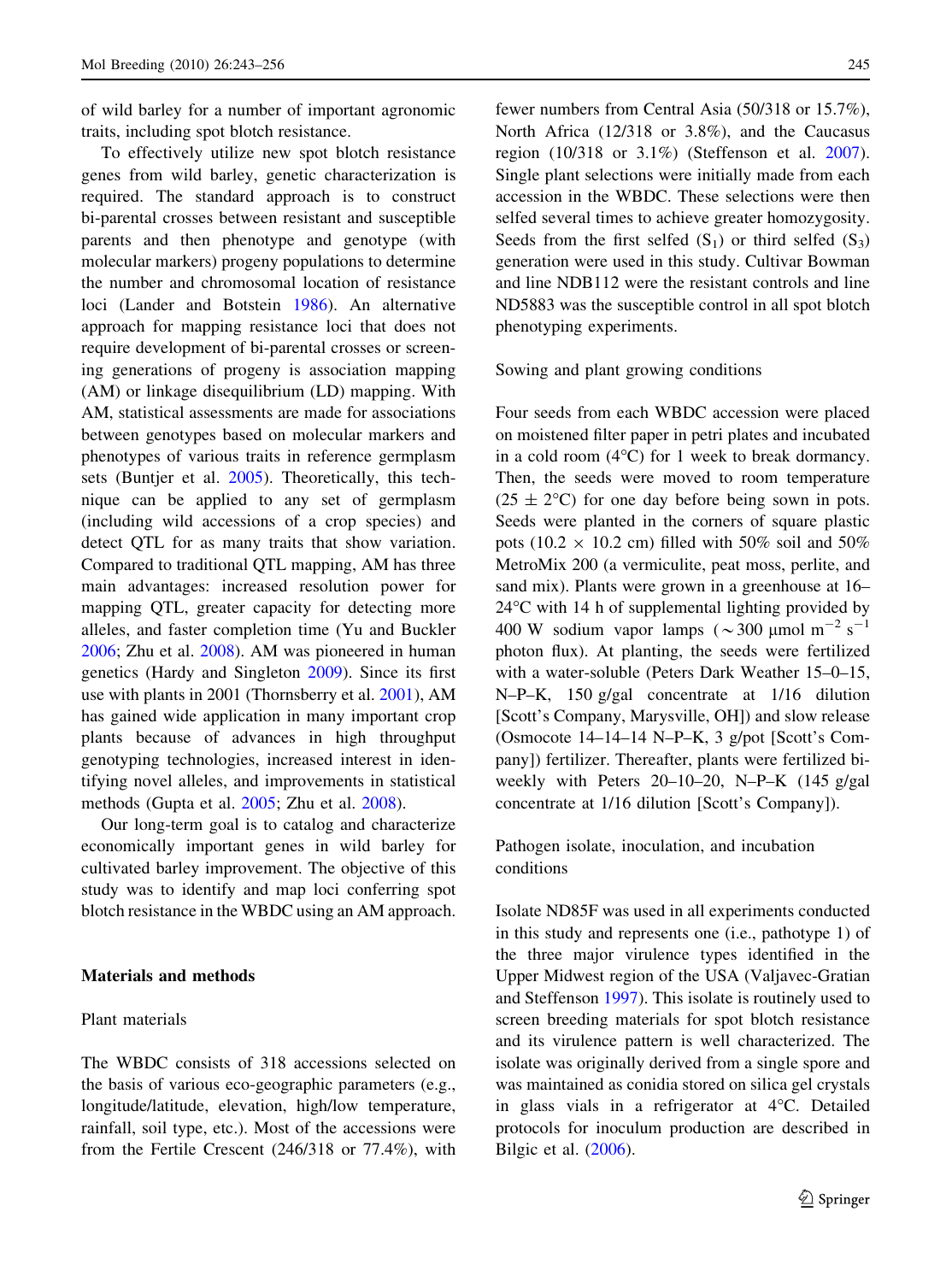When the second leaves of plants were fully expanded (usually 14 days after planting), seedlings were inoculated with a conidial suspension (8,000 conidia/ml) of isolate ND85F using a Paasche H single action, external mix airbrush (Paasche Airbrush Company, Harwood Heights, IL) pressurized by an air pump (138 kPa). To facilitate even distribution and adherence of conidia on the barley leaves, a surfactant (Tween-20: polyoxyethylene-20-sorbitan monolaurate) was added  $(100 \mu I/I)$  to the conidial suspension. The volume of inoculum suspension applied to each plant was approximately 0.4 ml. After inoculation, plants were transferred into a mist chamber and misted with ultrasonic humidifiers for 30– 40 min to establish a layer of free moisture on the leaf surfaces. Thereafter, the humidifiers were set to come on for 2 minutes every hour to maintain leaf wetness. During this time, the plants were kept at  $18-22^{\circ}$ C and near 100% RH in the dark. After 16–18 h, the misters were turned off and the chamber doors opened in order to facilitate the slow drying of moisture from the plant surfaces. Plants were then moved to the greenhouse under the same conditions described above.

# Disease phenotyping

Between 9–12 days post-inoculation, the spot blotch IRs were assessed on the second leaves of seedlings using the nine-class (1–9) rating scale of Fetch and Steffenson [\(1999](#page-12-0)). This scale is based on the type (presence of necrosis and/or chlorosis) and relative size of lesions. The experiment was conducted in a completely randomized design and repeated once. Accessions giving variable reactions between experiments were repeated again to confirm the phenotypes. The first two disease evaluation experiments were conducted on  $S_1$  generation plants of the WBDC as this was the only generation available at the start of the study. Subsequent phenotyping tests were done on  $S<sub>3</sub>$  generation plants. All experiments were conducted at the Plant Growth Facility on St. Paul campus of University of Minnesota.

Genotyping using diversity arrays technology markers

Genomic DNA was extracted from 2-week-old seedlings of WBDC accessions using the FASTprep kit (Q-BIOgene, Irvine, CA) and sent to Diversity Arrays

Technology Pty. Ltd (Yarralumla, Australia) for genotyping. Diversity Arrays Technology ( $DATA^{\circledR}$ ) genotyping was done first on the WBDC; thus, only the  $S_1$ generation was available at the time. A total of 558 nonredundant  $\text{DAT}^{\circledast}$  (a dominant marker type) markers, previously developed (Jaccoud et al. [2001\)](#page-12-0) and mapped onto a barley consensus map (Wenzl et al. [2004](#page-13-0), [2006\)](#page-13-0), were used to genotype the WBDC accessions.

Genotyping using single nucleotide polymorphism markers

DNA for single nucleotide polymorphism (SNP) (a co-dominant marker type) genotyping was extracted from  $S_3$  generation plants of the WBDC. Leaf segments (5–8 cm lengths) from 2-week-old seedlings were cut and freeze-dried in 2.0 ml Eppendorf tubes. DNA was then extracted following a modified sodium dodecyl sulphate (SDS) method (Pallotta et al. [2003\)](#page-12-0). The general quality and quantity of DNA was verified on a 0.8% agarose gel. Two barley oligonucleotide pool assays (BOPAs), BOPA1 and BOPA2 (Close et al. [2009\)](#page-12-0), containing allelespecific oligos for a set of 3,072 SNPs (1,536 SNPs on each BOPA) were used to genotype the WBDC accessions following the protocols of Illumina's GoldenGate Bead Array Technology (Illumina, San Diego, CA, USA) (Fan et al. [2003,](#page-12-0) [2006](#page-12-0); Oliphant et al. [2002](#page-12-0)). SNP genotyping was done at the USDA-ARS Biosciences Research Laboratory in Fargo, ND. The 3,072 SNP markers of BOPA1 and BOPA2 were developed by a consortium of research groups led by Timothy Close at the University of California-Riverside (Close et al. [2009\)](#page-12-0). Of the 3,072 SNP markers developed, 2,878 provided good quality genotype calls and were used for subsequent analyses (Supplemental Table S1). More than 95% of the 3,072 SNP markers have been mapped in a barley consensus map consisting of four populations (Close et al. [2009](#page-12-0)).

## Population structure analysis

To estimate the number of subpopulations in the WBDC, the DArT and SNP marker datasets were analyzed separately for population structure using the STRUCTURE program, ver. 2.0/2.1 (Falush et al. [2003,](#page-12-0) [2007;](#page-12-0) Pritchard et al. [2000](#page-12-0)). Analyses for LD (Steffenson et al. [2007;](#page-13-0) Roy and Steffenson unpublished), population structure, and AM were conducted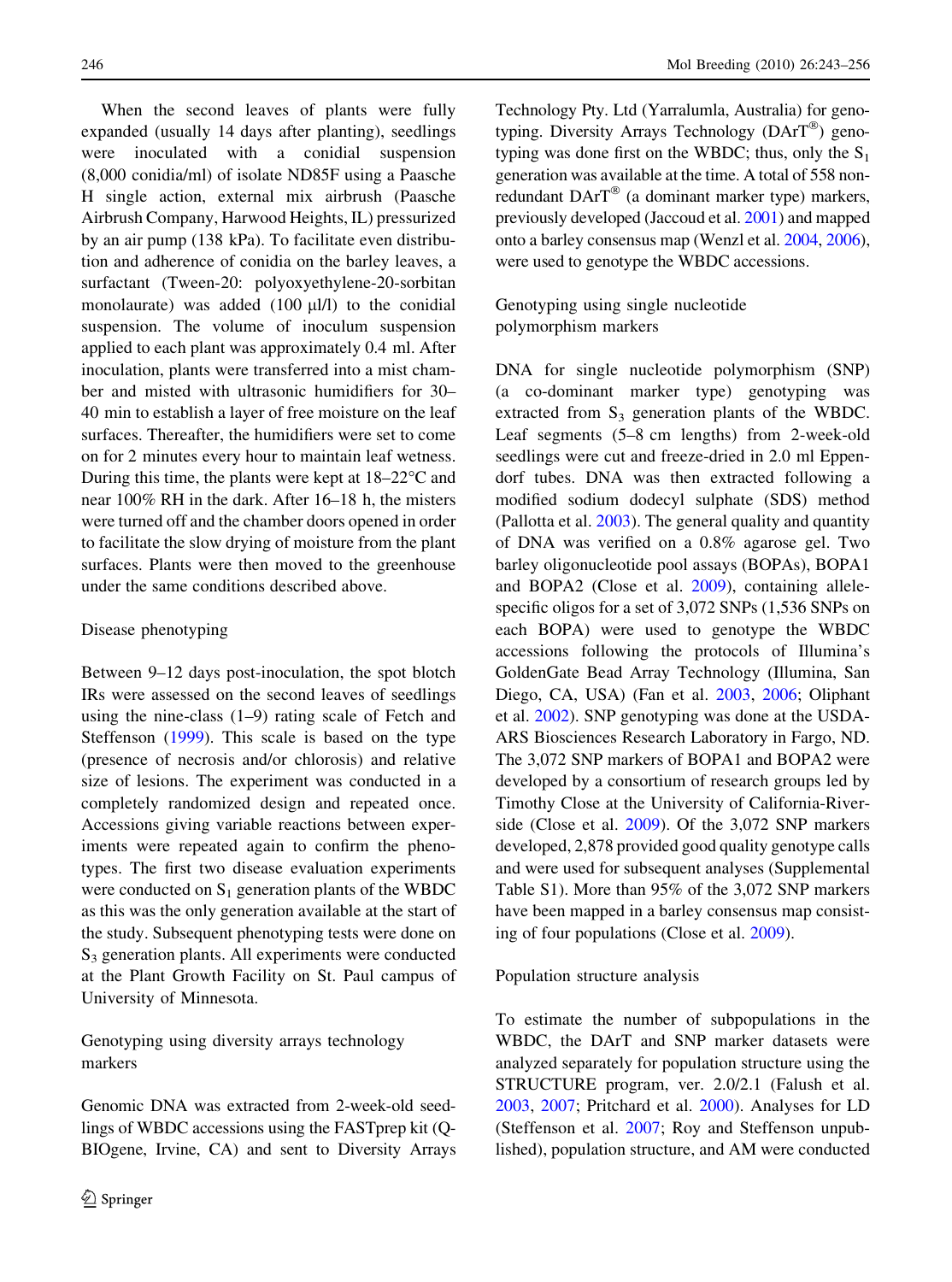separately for several reasons: (a) the DArT and SNP marker maps are based on different consensus maps where marker intervals may not have the same degree of precision; (b) the WBDC accessions were assigned to different subpopulations depending on the marker type used; and (c) we were interested in comparing the results obtained for population structure and AM from the two marker types readily available within the barley research community. A burn-in period of 100,000 and Monte Carlo Markov Chain replications of 200,000 were used for the analyses. The ''Admixture'' and ''Correlated'' options were used for the ancestry and allele frequency models, respectively. STRUCTURE was run to test the hypothesis of two to fifteen  $(K = 2-15)$  subpopulations. A Q matrix, i.e., the  $n \times p$  population structure incidence matrix where  $n$  is the number of individuals assayed and  $p$  is the number of populations defined, from the structure analysis was used as a covariate in AM (discussed below). The 558 DArT and 2,878 SNP marker datasets both estimated ten subpopulations in the WBDC. These population structure parameters were accounted for in the AM analyses.

#### Association mapping

As with structure analysis, genome-wide scans for AM of loci governing spot blotch resistance were conducted separately for DArT and SNP markers. Before analysis, the phenotype data were transformed with the Box-Cox transformation to make them conform to a more normal distribution (Box and Cox [1964](#page-12-0)). The mean spot blotch IR from all experiments was used as the response factor, with the Q matrix from population structure analysis as a covariate in the analysis. AM analysis was conducted in the TASSEL standalone program, ver. 2.1 [\(www.](http://www.maizegenetics.net) [maizegenetics.net](http://www.maizegenetics.net)). The default settings of the program were used for filtering marker data for minimum genotype count and minor allele frequency (MAF). Marker data were filtered for a minimum count of 235 (75% of 314 accessions) and 238 (75% of 318 accessions) for the DArT and SNP datasets, respectively. Markers having a MAF less than 10% were removed from the datasets. Preliminary analyses of data revealed very little kinship among accessions in the WBDC; thus, a general linear model (GLM) was used instead of a mixed linear model. In the program, a GLM was fitted for each single marker and trait association (Yu et al. [2005](#page-13-0)). A permutation test using 10,000 permutations was conducted to correct the P-value for multiple comparisons. The experiment-wise P-value provides a test of significance (adjusted P-value) that corresponds to the experiment-wise error and was used to make decisions about the significance of marker effects.

# Results

#### Disease phenotypes

Spot blotch infection on plants was uniform across all experiments, allowing for the clear and unambiguous classification of IRs. The controls reacted as expected to C. sativus isolate ND85F: the two resistant controls NDB112 and Bowman exhibited low IRs (mean of 2.3 and 3.0, respectively), whereas the susceptible control ND5883 exhibited a high IR (mean of 7.7). Most WBDC accessions (302/318 or 95%) were resistant to spot blotch, exhibiting mean IRs of 5.0 or lower (Fig. [1](#page-5-0)). Within this resistant group, 204 accessions exhibited very low IRs of 3.0 or lower. The remaining WBDC accessions were susceptible (16/318 or 5%), exhibiting mean IRs greater than 5.0.

AM of QTL for spot blotch resistance based on DArT markers

From the AM analysis with DArT markers after correction for multiple comparisons, five QTL conferring resistance to spot blotch were identified at a significance level of  $P \le 0.05$  (Table [1;](#page-6-0) Fig. [2](#page-8-0)). Two QTL (Rcs-qtl-1H-bPb-2813 and Rcs-qtl-1H-bPb-3089) were identified on chromosome 1H and explained 2.7 and 3.9% of the phenotypic variation as assessed by  $R^2$ , respectively. The remaining three QTL were identified on chromosomes 3H (Rcs-qtl-3H-bPb-1068), 5H (Rcs-qtl-5H-bPb-2378), and 7H  $(Rcs-qtl-7H-bPb-4584)$  and explained 3.6, 3.6, and 3.1% of the phenotypic variation, respectively. Of the five QTL identified in this analysis, three mapped to bins where spot blotch resistance loci were previously reported and two mapped to novel locations (Table [1](#page-6-0); Fig. [2\)](#page-8-0). The MAF of DArT markers showing associations with spot blotch resistance ranged from 0.16  $(bPb-2378$  on chromosome 5H) to 0.40  $(bPb-1068$  on chromosome 3H).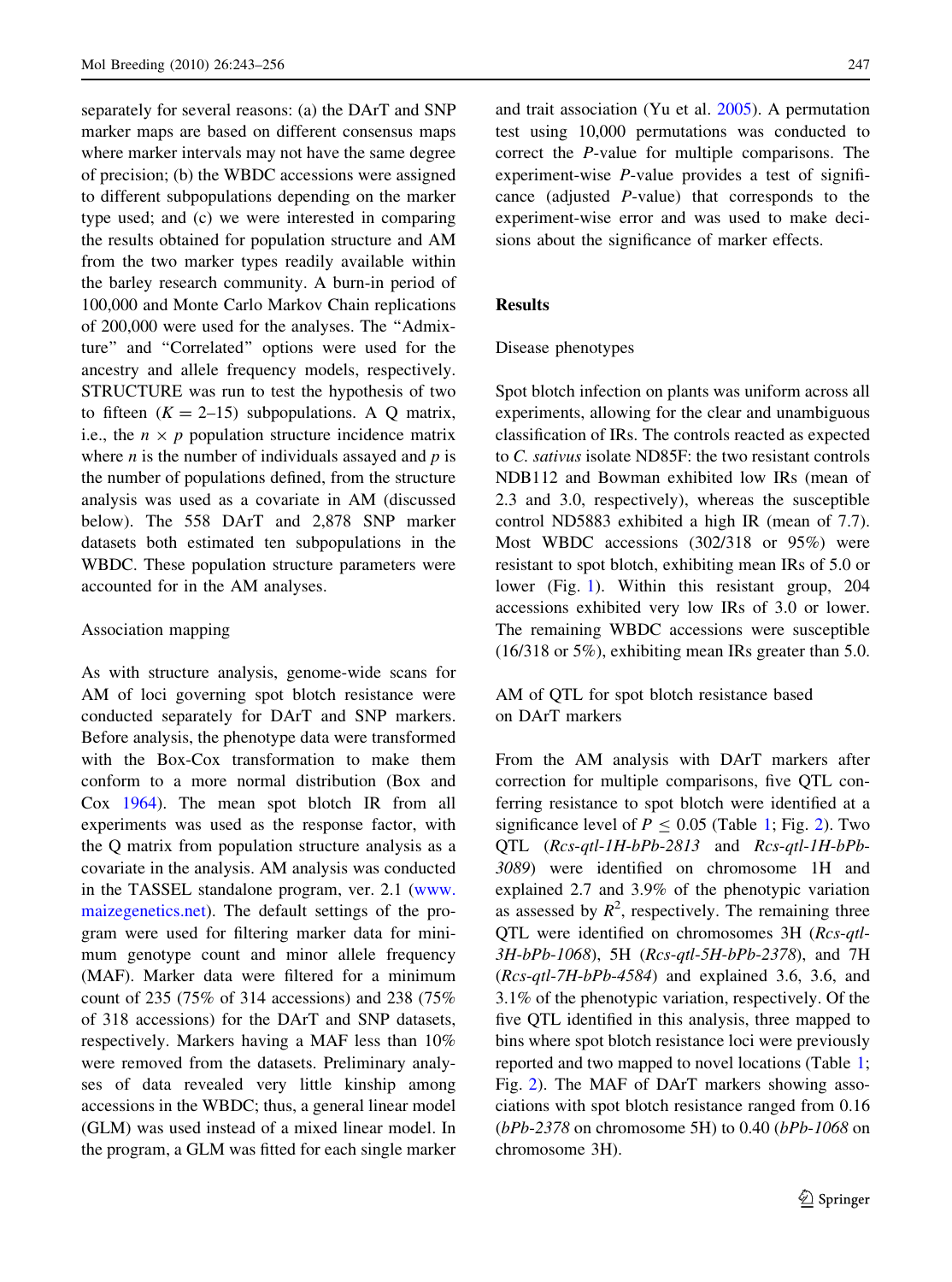<span id="page-5-0"></span>

Fig. 1 Frequency distribution of the mean spot blotch infection response for 318 accessions of the Wild Barley Diversity Collection (WBDC). The x-axis includes nine mean infection response intervals of  $1 = 0.0-1.0$ ;  $2 = 1.1-2.0$ ;<br> $3 = 2.1-3.0$ ;  $4 = 3.1-4.0$ ;  $5 = 4.1-5.0$ ;  $6 = 5.1-6.0$ ;  $3 = 2.1 - 3.0;$   $4 = 3.1 - 4.0;$   $5 = 4.1 - 5.0;$  $7 = 6.1 - 7.0$ ;  $8 = 7.1 - 8.0$ , and  $9 = 8.1 - 9.0$ . The y-axis represents the number of WBDC accessions with mean infection response in the respective intervals

# AM of QTL for spot blotch resistance based on SNP markers

From the AM analysis with SNP markers after correction for multiple comparisons, eight QTL conferring resistance to spot blotch were identified at a significance level of  $P \le 0.05$  (Table [1](#page-6-0), Fig. [2](#page-8-0)). Four QTL (Rcs-qtl-5H-11\_21121, Rcs-qtl-5H-11\_10641, Rcs-qtl-5H-11\_20189, and Rcs-qtl-5H-11\_11364) were identified on chromosome 5H and explained from 2.3 to 3.8% of the phenotypic variation. The other QTL were identified on chromosome  $2H$  ( $Rcs-qtl-2H-12$  10970 and  $Rcs-qtl-2H-$ 12\_11316 with  $R^2$  of 2.6 and 2.3%, respectively) and chromosome 7H ( $Rcs-qtl-7H-12$  30004 with  $R^2$ of 2.6). The location of the QTL identified by SNP marker 11\_11361 (with  $R^2$  of 3.7) could not be assigned to a chromosome because the mapping location has not been determined. Of the seven QTL identified and mapped in this analysis, two mapped to bins where spot blotch resistance loci were previously reported and five mapped to novel locations (Table [1](#page-6-0); Fig. [2\)](#page-8-0). The MAF of SNP markers showing associations with spot blotch resistance ranged from 0.10 (11\_20189 on chromosome 5H) to 0.48 (12\_11316 on chromosome 2H).

#### LD pattern at QTL for spot blotch resistance

To determine the extent of LD at QTL detected in this study, we identified all of the markers in LD  $(R^2 > 0.2)$  with the marker associated with spot blotch resistance. We then characterized the size of this region in cM and determined whether the other markers in LD were significantly associated with spot blotch resistance. Of the 12 QTL identified and mapped in this study, three had at least one adjacent marker in LD with the most significant marker associated with the trait. Strong LD ( $R^2 > 0.96$ ) was found for the QTL-identifying marker bPb-2813 on chromosome 1H at 59.7 cM. Three other flanking markers (bPb-0468, bPb-7325, and bPb-7859) at the same location were in strong LD  $(R^2$  range of 0.96– 1.0) with  $bPb-2813$  (Fig. [3\)](#page-9-0). These three markers also showed highly significant associations with spot blotch resistance  $(P = 0.003 - 0.006)$ . Additionally, the above-mentioned four markers also were in strong LD with *bPb-2967*, a marker significantly associated  $(P = 0.000; R^2$  range of 0.96–1.0) with spot blotch resistance on chromosome 1H at 60.7 cM. Although the QTL detected by markers bPb-2813 and bPb-2967 were 1.0 cM apart, we considered these five adjacent markers to be detecting the same QTL because they have strong LD with each other and are all significantly associated with spot blotch resistance. On chromosome 5H, the QTL-identifying marker at 276.8 cM (11\_20189) exhibited moderate LD ( $R^2 = 0.39$ ) with one flanking marker (data not shown); however, this flanking marker was not significantly associated with spot blotch resistance. The QTL-identifying marker on chromosome 7H at 107.4 cM ( $12\_30004$ ) had moderate to strong LD ( $R^2$ ) range of 0.11–1.0) with seven other markers at the same position (data not shown). Two of these markers (12\_31215 and 12\_30563) showed a highly significant association with spot blotch resistance  $(P = 0.003$  and 0.008, respectively).

#### **Discussion**

Six-rowed malting barley cultivars grown in the Upper Midwest region of the United States and the eastern prairie provinces of Canada are genetically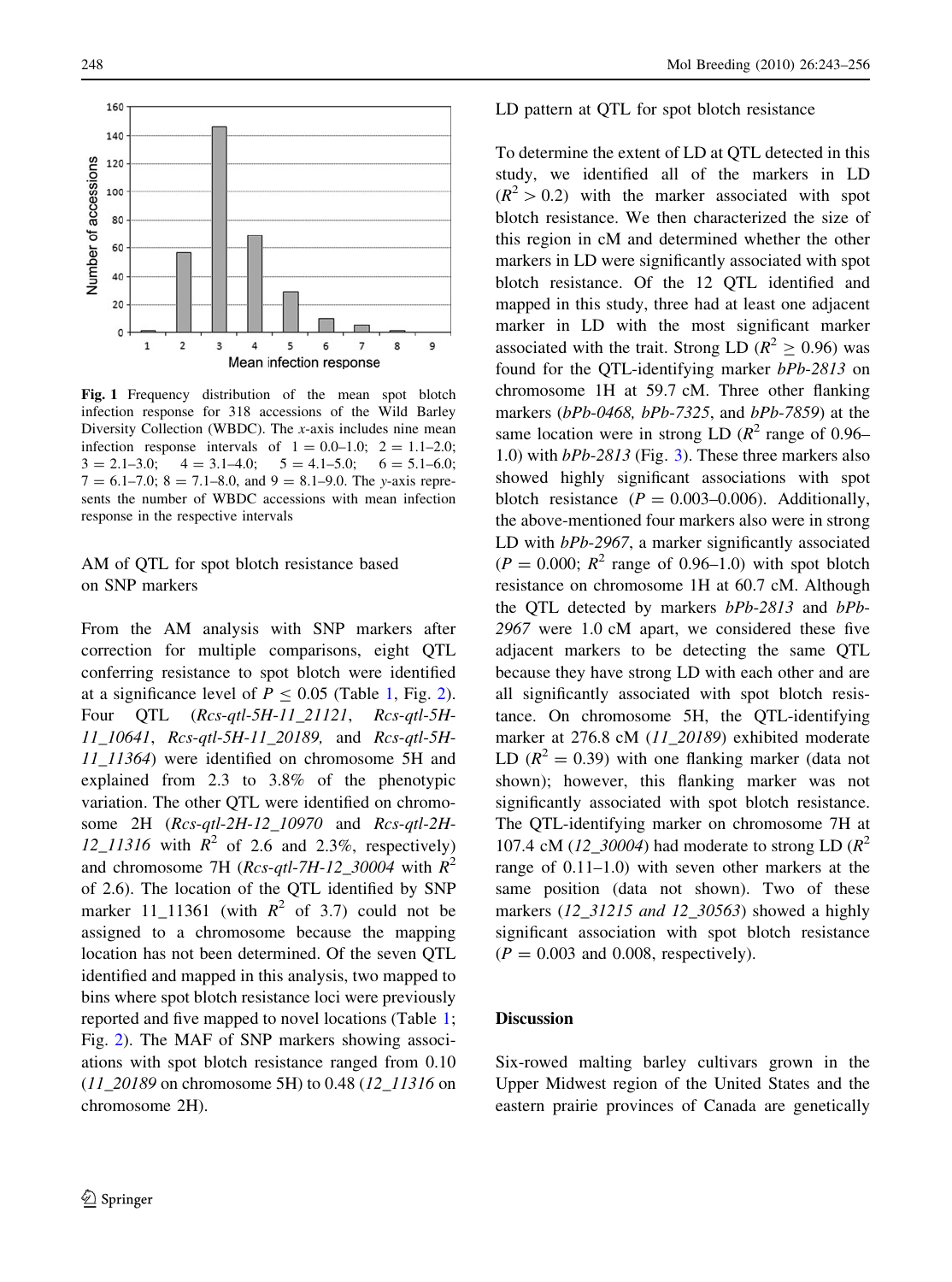<span id="page-6-0"></span>

| Marker<br>system <sup>a</sup> | $QTL^b$               | Chr <sup>c</sup> | Marker <sup>d</sup> | MAF <sup>e</sup> | Position<br>$(cM)^{t}$ | $\text{BIN}^g$ | P of<br>marker <sup>h</sup> | $P$ adjusted <sup>1</sup> | $R^2$<br>$(\%)^j$ | Type <sup>k</sup> |
|-------------------------------|-----------------------|------------------|---------------------|------------------|------------------------|----------------|-----------------------------|---------------------------|-------------------|-------------------|
| DArT                          | $Rcs-qtl-1H-bPb-2813$ | 1H               | bPb-2813            | 0.37             | 59.7                   | $\tau$         | 0.003                       | $0.019**$                 | 2.7               | QTL               |
| DArT                          | $Rcs-qtl-1H-bPb-3089$ | 1H               | bPb-3089            | 0.20             | 90.7                   | 10             | 0.000                       | $0.000***$                | 3.9               | Novel             |
| <b>SNP</b>                    | Rcs-qtl-2H-12_10970   | 2H               | 12_10970            | 0.18             | 7.8                    | 1              | 0.003                       | $0.017*$                  | 2.6               | Novel             |
| <b>SNP</b>                    | Rcs-qtl-2H-12_11316   | 2H               | 12 11316            | 0.48             | 104.8                  | 8              | 0.005                       | $0.045*$                  | 2.3               | QTL               |
| DArT                          | $Rcs-qtl-3H-bPb-1068$ | 3H               | bPb-1068            | 0.40             | 66.2                   | 5              | 0.002                       | $0.006**$                 | 3.6               | <b>QTL</b>        |
| <b>SNP</b>                    | Rcs-qtl-5H-11_21121   | 5H               | 11_21121            | 0.17             | 105.9                  | 6              | 0.001                       | $0.002**$                 | 3.3               | Novel             |
| <b>SNP</b>                    | $Rcs-qtl-5H-11_10641$ | 5H               | 11 10641            | 0.35             | 108.3                  | 6              | 0.005                       | $0.037*$                  | 2.3               | Novel             |
| DArT                          | $Rcs-qtl-5H-bPb-2378$ | 5H               | bPb-2378            | 0.16             | 82.9                   | 7              | 0.001                       | $0.001***$                | 3.6               | Novel             |
| <b>SNP</b>                    | Rcs-qtl-5H-11_20189   | 5H               | 11 20189            | 0.10             | 276.8                  | 14             | 0.000                       | $0.000***$                | 3.8               | Novel             |
| <b>SNP</b>                    | Rcs-qtl-5H-11_11364   | 5H               | 11 11364            | 0.44             | 289.1                  | 15             | 0.004                       | $0.018*$                  | 2.5               | Novel             |
| DArT                          | $Rcs-qtl-7H-bPb-4584$ | 7H               | bPb-4584            | 0.39             | 28.3                   | 2              | 0.002                       | $0.007**$                 | 3.1               | Rcs5              |
| <b>SNP</b>                    | Rcs-qtl-7H-12_30004   | 7H               | 12 30004            | 0.28             | 107.4                  | 7              | 0.003                       | $0.012**$                 | 2.6               | QTL               |
| <b>SNP</b>                    | NA                    |                  | 11 11361            | -                |                        |                | 0.000                       | $0.001***$                | 3.7               | -                 |

NA Not available

<sup>a</sup> Two marker systems, DArT and SNP, were used in separate association mapping analyses for detection of OTL for seedling spot blotch resistance

<sup>b</sup> QTL were identified using a general linear model (GLM) accounting for population structure in the association mapping analyses conducted in the TASSEL program. In this study, the QTL name is composed of four parts: first: Rcs indicates Resistance to Cochliobolus sativus, the spot blotch pathogen; second: qtl indicates a quantitative trait locus; third: the chromosome number of barley; and fourth: name of marker showing significant association with spot blotch resistance

<sup>c</sup> Chromosome where QTL was positioned

<sup>d</sup> Markers showing significant association with seedling spot blotch resistance after correction for multiple comparisons ( $P \le 0.05$ )

<sup>e</sup> Minor allele frequency (MAF) for individual markers

 $f$  Chromosomal positions (in centiMorgans) of significantly associated DArT and SNP markers were according to Wenzl et al. ([2006](#page-13-0)) and Close et al. ([2009\)](#page-12-0), respectively

 $g$  BIN locations of barley chromosomes were according to Kleinhofs and Graner ([2001\)](#page-12-0)

h Test of individual markers

<sup>i</sup> The P-value adjusted after multiple tests (experiment-wise P value) where  $*, **$ , \*\*\* indicate markers significant at the multiple testing adjusted significance levels of  $P \le 0.05$ , 0.01, 0.001, respectively

<sup>j</sup> The marker  $R^2$  is the portion of total variation explained by the marker, not including other terms in the model

 $k$  A QTL was considered novel if no previous report has positioned a gene or QTL in this region or bin

uniform for spot blotch resistance as nearly all carry the NDB112 resistance. Given the recent reports of isolates carrying virulence for this resistance, it is readily apparent that the barley crop is vulnerable to spot blotch epidemics. A recent evaluation of cultivated barley germplasm revealed a low percentage of adult plant spot blotch resistance and that many of the resistant accessions were likely derived from NDB112 (Fetch et al. [2008](#page-12-0)). To identify new sources of spot blotch resistance and to map the underlying QTL, we evaluated the WBDC for reaction to C. sativus at the seedling stage in the greenhouse.

A high frequency of seedling resistance was found in the WBDC as 95% (302/318) of the accessions exhibited mean IRs of 5 or lower. This frequency of resistance is much higher than that reported by Fetch et al. ([2003\)](#page-12-0) for wild barley accessions from Israel (46%) and Jordan (53%) using the same C. sativus isolate and methodology. Considering only the accessions from Israel and Jordan in the WBDC, the frequency of resistance within the respective countries was still higher at 92.9% (39/42) and 86.9% (53/61). Thus, seedling resistance to spot blotch in wild barley is extremely common and likely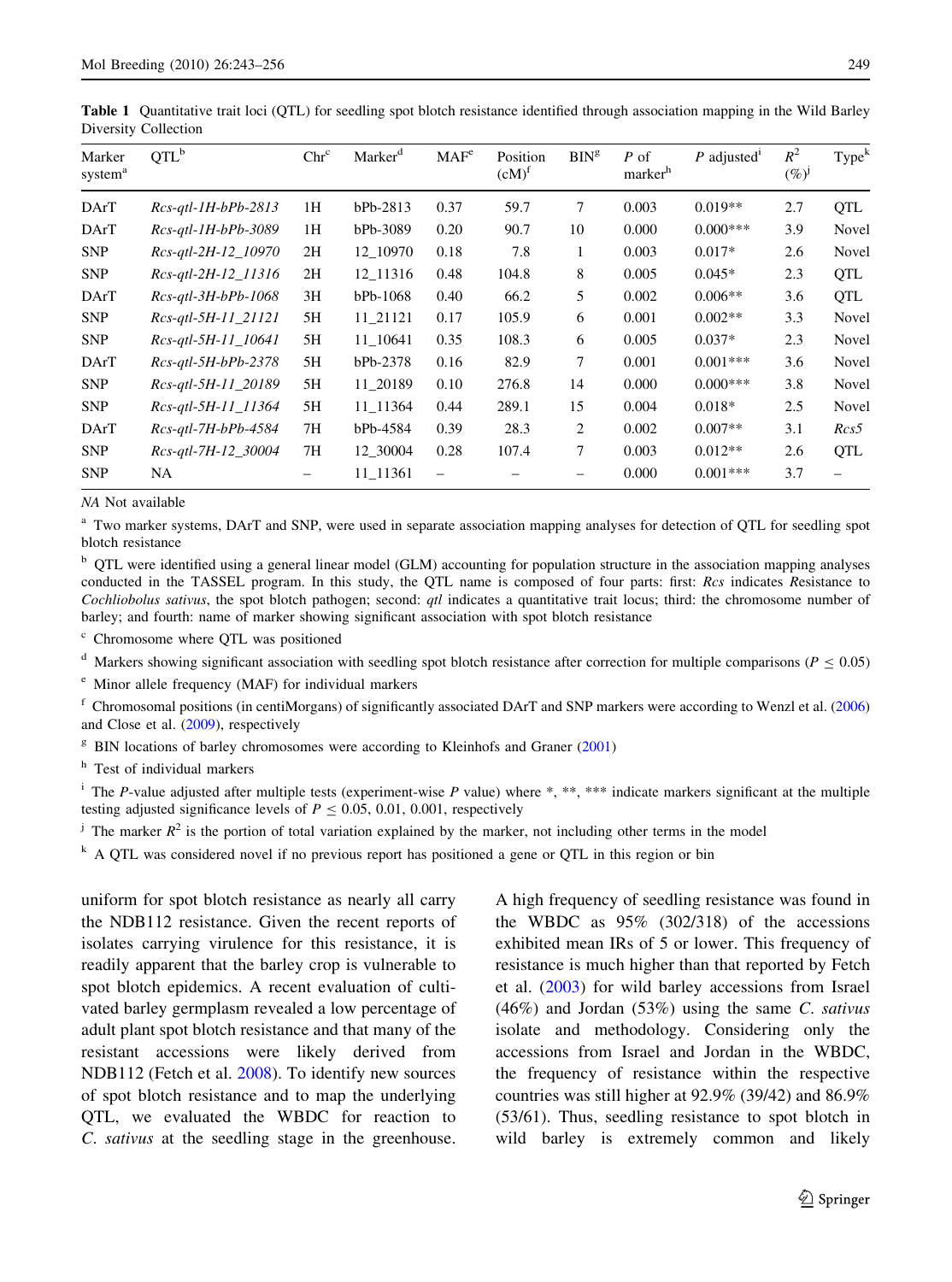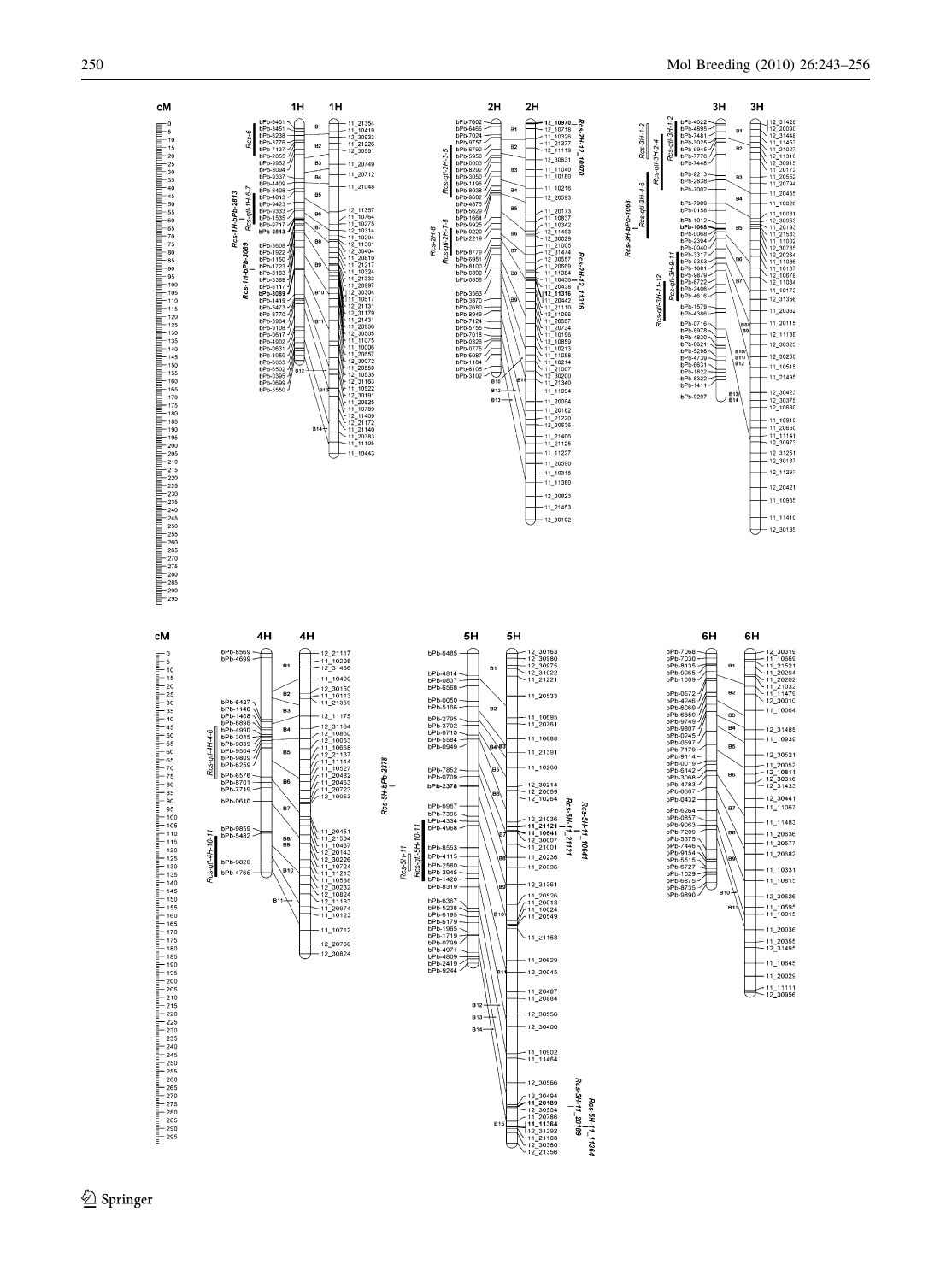<span id="page-8-0"></span>



governed by many different loci given the diversity of genotypes in the WBDC (see below).

Evaluations of the WBDC revealed many potential sources of spot blotch resistance that may be useful for cultivated barley improvement. An important question to consider is what scheme will most effectively identify spot blotch resistance QTL in these accessions and their utilization in breeding programs? The standard method would be to select diverse accessions (i.e., based on ecogeographic origin and molecular marker diversity) exhibiting resistance and then develop individual bi-parental mapping populations. In previous research, three bi-parental mapping populations were developed  $\blacktriangleleft$  **Fig. 2** Two consensus maps of arbitrarily selected DArT<sup>®</sup>  $(left)$  and SNP markers (*right*) for the seven barley chromosomes: 1H–7H. Positions of DArT markers and associated bins were according to Wenzl et al. [\(2006](#page-13-0)), and those for SNP markers and associated bins were according to Close et al. ([2009\)](#page-12-0). Between the representative DArT and SNP chromo-somal maps, the bin numbers of Kleinhofs and Graner ([2001](#page-12-0)) are indicated by the prefix 'B'. The bolded black marker names indicate loci associated with spot blotch resistance at  $P = 0.05$ after correction for multiple comparisons in the Wild Barley Diversity Collection (WBDC). Vertical solid black bars along the chromosomes indicate the regions or bins where previously reported spot blotch resistance genes or QTLs were identified in biparental mapping populations that did not involve a wild barley parent. Vertical open bars along the chromosomes indicate the regions or bins where previously reported spot blotch resistance genes or QTLs were identified in biparental mapping populations that included a wild barley parent. A centiMorgan scale is given at the left side

from wild barley accessions that are included in the WBDC. QTL analyses for spot blotch resistance and other traits have been completed in these wild  $\times$  cultivated barley populations (i.e., OUH602/Harrington [Yun et al. [2005,](#page-13-0) [2006](#page-13-0)], Damon/Harrington [Alsop [2009\]](#page-11-0), and Shechem/Harrington [Alsop [2009](#page-11-0)]), revealing from one to three QTL for seedling spot blotch resistance in the respective populations. In total, these three mapping populations carried only four QTL (Rcs-3H-1-2, Rcs-5H-11, Rcs-7H-3-4/Rcs- $QTL-7H-2-4$ , and  $Rcs-7H-7$ , all of which mapped to regions coincident with previously identified QTL for seedling spot blotch resistance. Despite the development of cost-effective, high-throughput marker systems such as DArT, QTL mapping efforts in individual bi-parental populations (e.g., Alsop [2009\)](#page-11-0) will not reveal, in the most efficient way, the diverse alleles present in large germplasm collections and their chromosomal locations.

AM is an alternative strategy for mapping QTL in germplasm collections that does not require development of bi-parental crosses or screening generations of progeny. Since AM relies on statistical assessments of associations between genotypes and phenotypes, one can apply the technique to any set of germplasm and detect QTL for as many traits that show variation. As a prerequisite for conducting these AM studies, we initially genotyped the WBDC with 558 non-redundant  $\text{DArT}^{\textcircled{}}$  markers (Steffenson et al.  $2007$ ) and then later with  $>3,000$  SNP markers (Roy and Steffenson unpublished). Marker data for the WBDC revealed a low level and rapid decay of LD to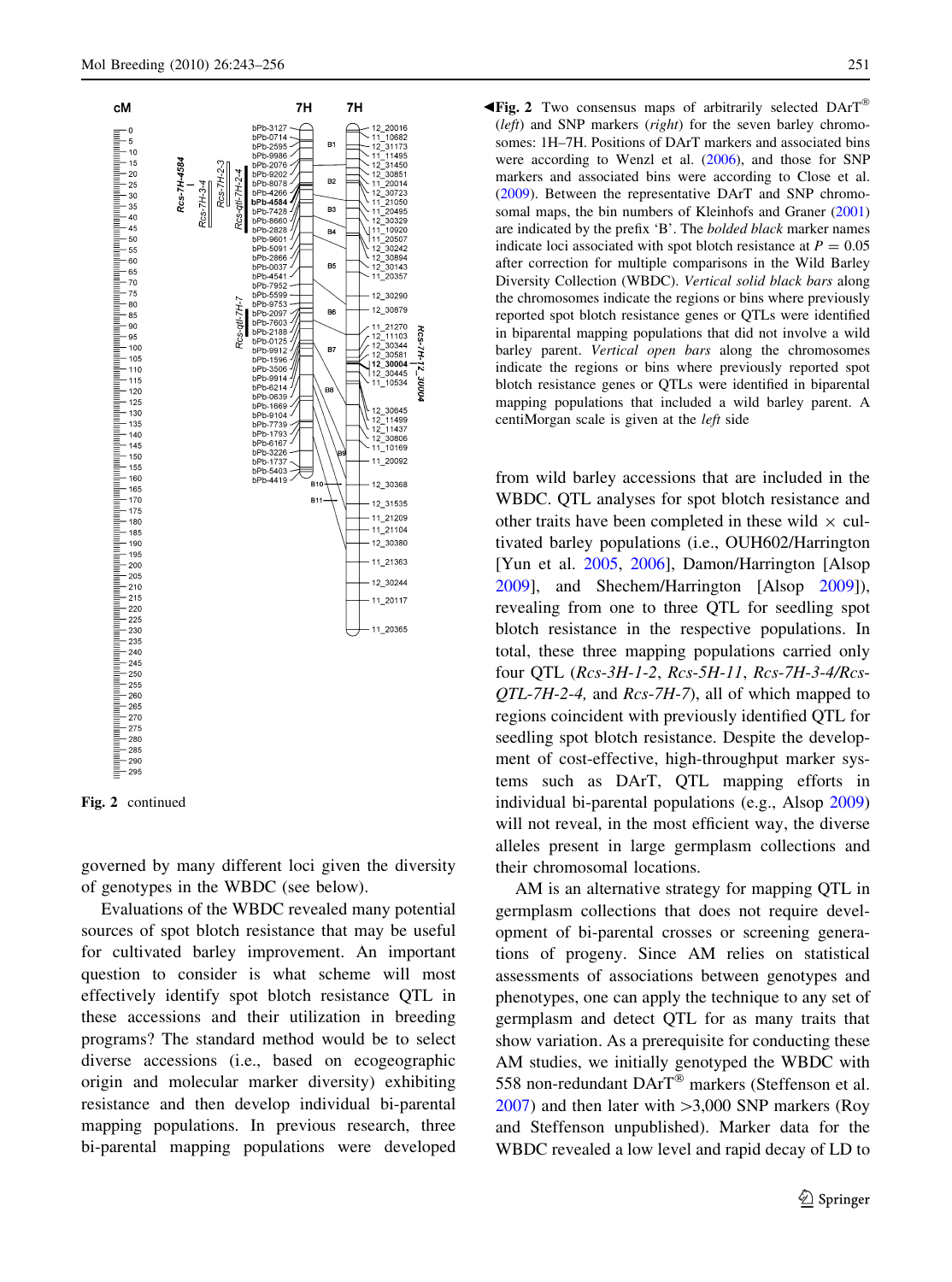<span id="page-9-0"></span>

Fig. 3 Triangular linkage disequilibrium (LD) matrix plot of nine  $\text{DArT}^{\text{w}}$  markers on chromosome 1H in the Wild Barley Diversity Collection (WBDC). The plots were produced using pairwise  $R^2$  estimates of LD with the computer program, Haploview (Barrett et al. [2005](#page-11-0)). In the figure, the pairwise  $R^2$ values are given inside the boxes. The solid back boxes represent a pairwise  $R^2$  value of 1.0

within 1.0 cM. This LD profile can facilitate high resolution mapping of QTL that exceeds the level possible through standard bi-parental mapping (Rafalski [2002\)](#page-12-0). However, rapid LD decay, as in the case of the WBDC, necessitates a high density of markers in order to identify QTL through AM. With the LD decay and current marker density in the WBDC, the chances for identifying significant associations are moderately low; yet, if ones are detected, they likely represent close linkages between the markers and respective QTL. In this study using 558 DArT markers (average inter-marker distance of 2.3 cM) and 2,878 SNP markers (average intermarker distance of 0.4 cM), we identified 13 QTL for seedling spot blotch resistance in 318 wild barley accessions (Table [1](#page-6-0)). Although a number of QTL were likely not detected due to rapid LD decay and low marker density, AM still represents a marked improvement in the efficiency of identifying QTL for spot blotch resistance over that obtained through bi-parental mapping. Moreover, the significantly associated markers identified in this study are probably tightly linked to the respective QTL given the level of LD found across the genome for the WBDC accessions (Roy and Steffenson unpublished). Such markers will be valuable in breeding programs using markerassisted selection to introgress spot blotch resistance genes.

Five of the twelve mapped QTL identified in this study were found in the same bins where spot blotch resistance loci were previously reported (Fig. [2](#page-8-0)). This includes previous studies describing either qualitative or quantitative resistance loci identified at either the seedling or adult plant stage and in both cultivated and wild barley (Alsop [2009](#page-11-0); Bilgic et al. [2005](#page-11-0); Steffenson et al. [1996](#page-13-0); Yun et al. [2005,](#page-13-0) [2006\)](#page-13-0) (Table [1](#page-6-0)). The chromosomal location of one QTL could not be determined because the marker (11\_11361) showing the association has not been mapped. The chromosome 3H QTL Rcs-qtl-3H-bPb-1068 mapped to the same bin as one found at the seedling stage in the Dicktoo/Morex population (Bilgic et al. [2005](#page-11-0)). The chromosome 7H QTL Rcsqtl-7H-bPb-4584 mapped to the same bin as one identified at the seedling stage in the Steptoe/Morex, Dicktoo/Morex, Harrington/Morex, Harrington/ TR306, and OUH602/Harrington populations (Bilgic et al. [2005](#page-11-0); Yun et al. [2005](#page-13-0)). The second chromosome 7H QTL Rcs-qtl-7H-12\_30004 mapped to the same bin as one identified at the seedling stage in the Dicktoo/Morex, Harrington/TR306, and Damon/Harrington populations (Alsop [2009](#page-11-0); Bilgic et al. [2005](#page-11-0)). The other two QTL were found in coincident bins for adult plant resistance reported from previously investigated populations. Specifically, QTL Rcs-atl-1H-bPb-2813 was identified in a bin coincident to one reported in the Steptoe/Morex population and QTL Rcs-qtl-2H-12\_11316 in a bin coincident to one reported in the Harrington/Morex and Damon/Harrington populations (Alsop [2009](#page-11-0); Bilgic et al. [2005](#page-11-0)). The chromosome 7H QTL Rcs-qtl-7H-bPb-4584 mapped to a bin coincident with the major effect spot blotch resistance gene Rcs5, which has been implicated in conferring resistance at the seedling and/or adult plant stages in eight previously analyzed bi-parental mapping populations (Alsop [2009;](#page-11-0) Bilgic et al. [2005](#page-11-0); Steffenson et al. [1996](#page-13-0); Yun et al. [2005,](#page-13-0) [2006\)](#page-13-0). While spurious associations can be a problem in AM (Breseghello and Sorrells [2006](#page-12-0)), the number of previously reported QTL that we have possibly confirmed suggests false discoveries are relatively low. In this study, we identified one of three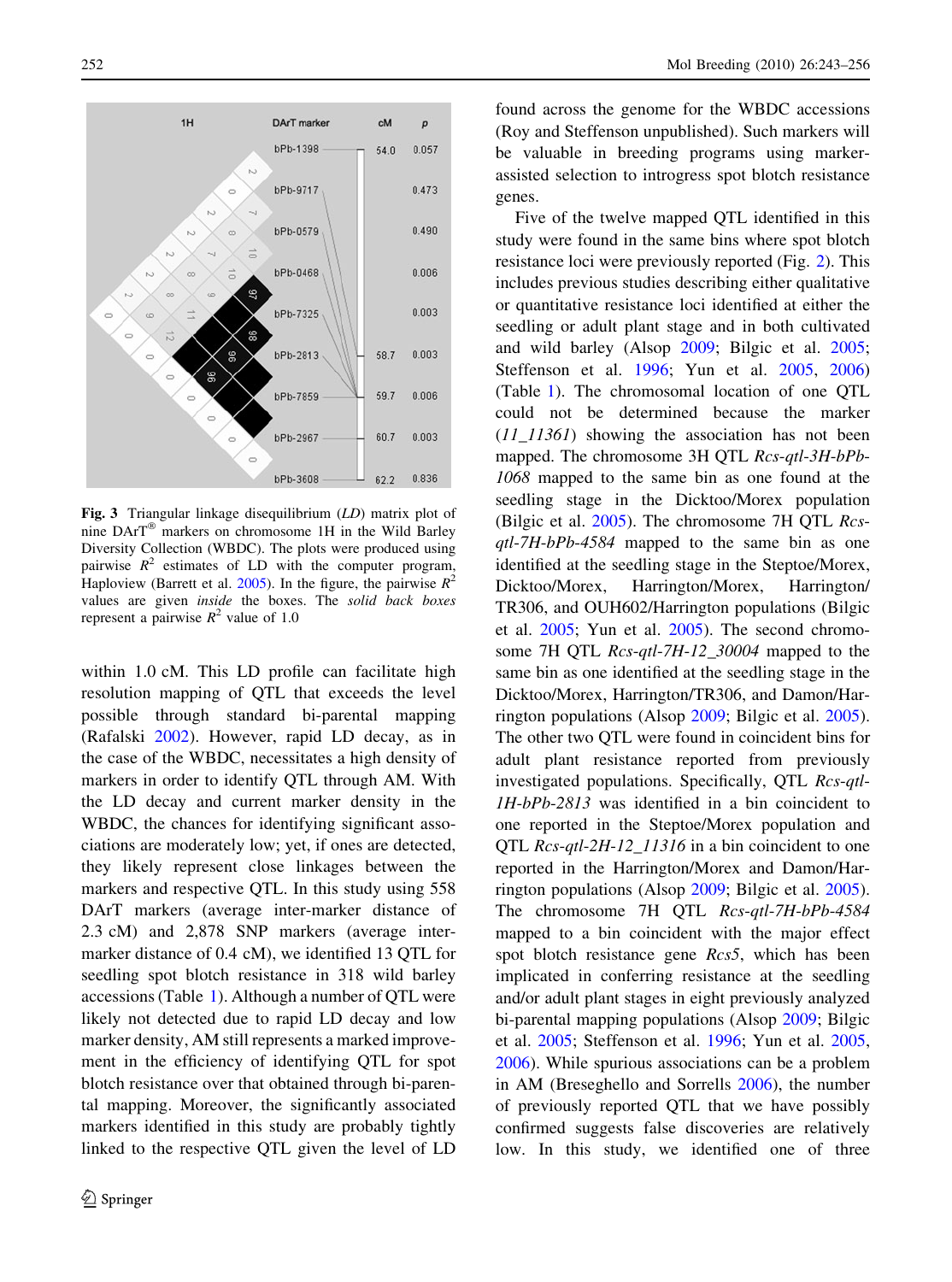QTL for spot blotch resistance reported in three wild  $\times$  cultivated barley crosses (either seedling or adult plant resistance: Alsop [2009;](#page-11-0) Yun et al. [2005,](#page-13-0) [2006\)](#page-13-0) and also two additional ones reported in several cultivated  $\times$  cultivated barley crosses (Bilgic et al. [2005;](#page-11-0) Steffenson et al. [1996\)](#page-13-0). Although based only on general coincident bin mapping locations, these results offer some validation for the effectiveness of the AM approach. Validation of QTL identified in the WBDC through AM also was reported by Steffenson et al.  $(2007)$  $(2007)$  for the  $rpg4/Rpg5$  stem rust resistance gene complex in two wild  $\times$  cultivated barley populations. Additionally, Cockram et al. ([2008\)](#page-12-0) validated the AM approach with the VRN-H1 and VRN-H2 genes for flowering time that control the vernalization requirement in barley. They also showed discrimination between intragenic VRN-H1 markers, demonstrating the feasibility of fine mapping candidate genes.

The other seven QTL identified in the WBDC appear to map at unique locations for spot blotch resistance and may therefore represent new loci (Table [1](#page-6-0)). While easy and fast to assay, spot blotch resistance at the seedling stage may not be indicative of the reaction at the adult plant stage because some genes are known to function at specific ontogenetic stages (Steffenson et al. [1996\)](#page-13-0). Adult plant resistance is essential for barley cultivars in North America because spot blotch does not increase significantly until after the crop has headed. Additional evaluations of the WBDC for adult plant resistance in the field should be completed before utilizing any accession in the breeding program. Moreover, accessions carrying putative novel alleles also should be tested against a collection of different C. sativus isolates in the greenhouse to determine whether they possess broad-based resistance, as was done by Fetch et al. [\(2008](#page-12-0)). The genetics of spot blotch resistance in barley can be complex and dependent on genetic background. For example, Bilgic et al. ([2005](#page-11-0)) identified three different major effect QTL derived from the resistant donor cultivar Morex in individual crosses with three different susceptible parents. One may therefore expect to see an even greater number of spot blotch resistance loci revealed in crosses between WBDC accessions and various breeding lines. These loci will significantly increase the diversity for spot blotch resistance in cultivated barley, thereby reducing the threat of epidemics.

LD, population structure, and AM analyses for the WBDC were conducted separately for DArT and SNP markers. This was done for several reasons: (a) the DArT and SNP marker maps are based on different consensus maps where marker intervals may not have the same degree of precision (Close et al. [2009;](#page-12-0) Wenzl et al. [2006\)](#page-13-0), (b) the WBDC accessions were assigned to different subpopulations depending on the marker type used, and (c) we were interested in comparing the results obtained for the two marker types readily available to the barley research community. Of the five and eight QTL identified separately by DArT and SNP markers (one QTL identified with a SNP marker had an unknown mapping location), respectively, none mapped in the same bin for the two marker types. The fact that DArT and SNP markers detected unique sets of QTL for spot blotch resistance is not completely surprising. Given the low number of DArT and SNP markers found significantly associated with spot blotch resistance and the very rapid LD decay in the WBDC, the chances of identifying the same QTL with any two markers at distinct genomic positions regardless of type is extremely low.

As mentioned previously, LD in the WBDC is low and decays very rapidly based on both DArT and SNP markers (Steffenson et al. [2007](#page-13-0); J. Roy and B. Steffenson, unpublished). To specifically assess the LD pattern at the identified spot blotch resistance QTL, we investigated the association of flanking markers. No LD was observed between nine QTLidentifying markers and their respective flanking markers. This result was expected because of the rapid LD decay. For the remaining three QTLidentifying markers, we observed moderate or strong LD. Moderate LD was observed between the QTLidentifying marker 11\_20189 on chromosome 5H (276.8 cM) and one flanking marker. This flanking marker, however, was not significantly associated with spot blotch resistance (data not shown). In contrast, strong LD was observed between the QTLidentifying marker  $bPb-2813$  on chromosome 1H (59.7 cM) and the three flanking markers bPb-0468, bPb-7325, and bPb-7859 (Fig. [3\)](#page-9-0). These same four markers also showed strong LD with another nearby QTL-identifying marker (bPb-2967) on chromosome 1H at 60.7 cM (Fig. [3](#page-9-0)). We considered these five adjacent markers to be detecting the same QTL because they have strong LD with each other and are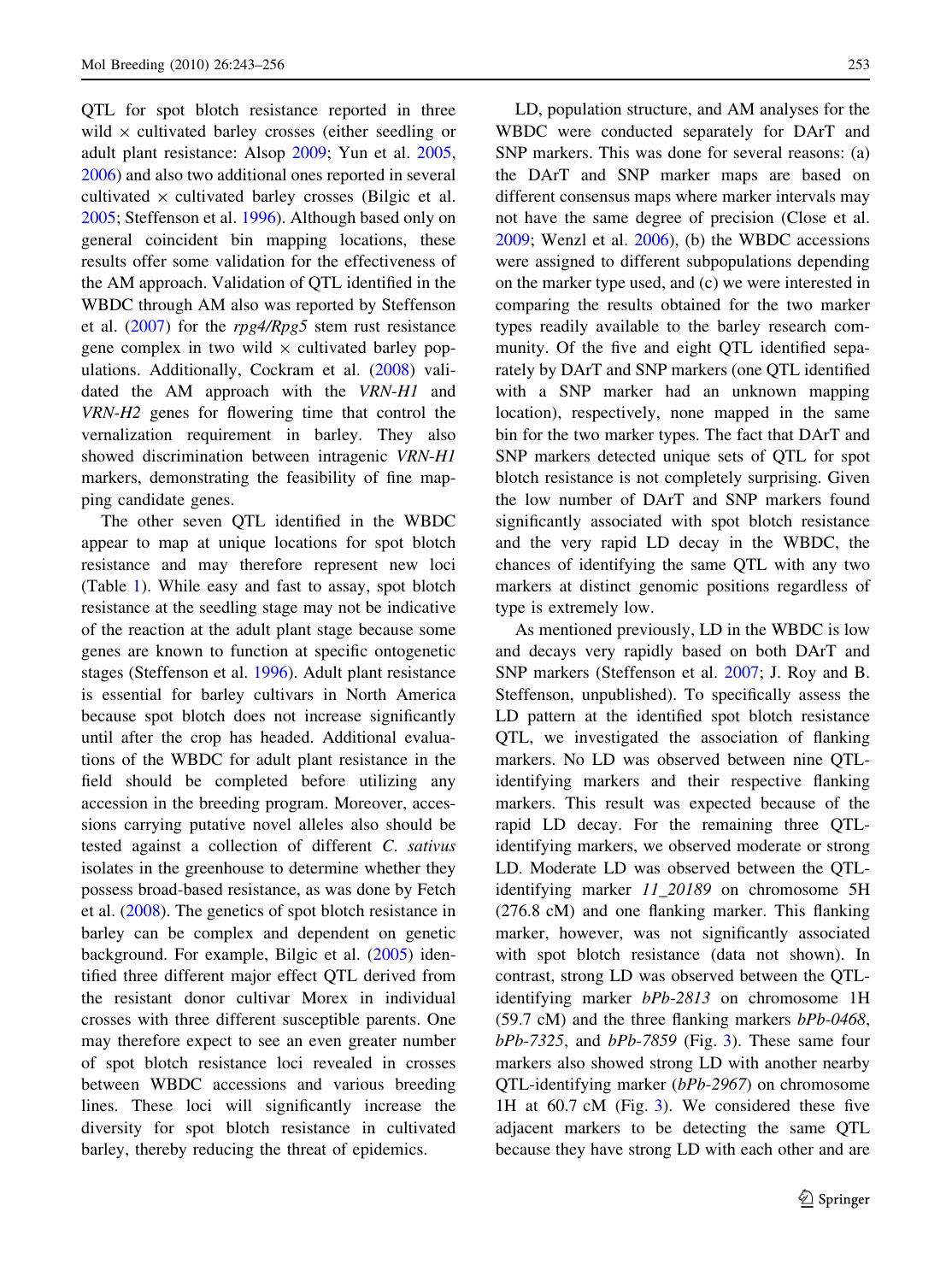<span id="page-11-0"></span>also significantly associated with spot blotch resistance. In addition to the chromosome 5H and 1H LD cases, the QTL-identifying marker on chromosome 7H at 107.4 cM (12\_30004) had moderate to strong LD with seven other markers at the same position, two of which showed a highly significant association with spot blotch resistance. In predominantly selfpollinated species such Arabidopsis and rice, previous investigators have demonstrated strong LD surrounding genes controlling flowering time and disease resistance—in some cases extending from tens of kb up to 1 cM (Thornsberry et al. [2001](#page-13-0); Hagenblad and Nordborg [2002;](#page-12-0) Nordborg et al. [2002](#page-12-0); Garris et al. [2003;](#page-12-0) Olsen et al. [2004](#page-12-0)). In cultivated barley, strong LD beyond a target gene has been observed: 212 kb at the Ha locus controlling grain hardness (Caldwell et al. [2006](#page-12-0)); 5.5 cM at a gene conferring resistance to the Barley Yellow Mosaic Virus (BYMV) complex (Stracke et al. [2007](#page-13-0)); and 0.7 and 6.4 cM for the VRN-H1 and VRN-H2 loci (Cockram et al. [2008](#page-12-0)). In this study, only one of 12 identified and mapped QTL showed strong LD up to 1.0 cM. This indicates that higher resolution mapping can be done in the WBDC compared to other reported studies utilizing cultivated barley collections or populations (Cockram et al. [2008](#page-12-0); Stracke et al. [2007\)](#page-13-0). Additionally, the low LD of the WBDC can be exploited for conducting candidate gene analyses based on homology with Brachypodium and rice sequences.

In this study, the  $R^2$  for all of the identified QTL was low, ranging from 2.3 to 3.9% (Table [1\)](#page-6-0). A low  $R^2$  value (3.1%) also was found for the QTL identified by DArT marker bPb-4584 at the putative Rcs5 locus. Rcs5 is a major effect locus conferring seedling and/or adult plant resistance depending on the population studied. It was mapped as a Mendelian locus in the Steptoe/Morex population (Steffenson et al. [1996](#page-13-0)) and as a QTL in eight other populations explaining from 8 to 85% of the phenotypic variation (Alsop 2009; Bilgic et al. 2005; Steffenson et al. [1996;](#page-13-0) Yun et al. [2005,](#page-13-0) [2006\)](#page-13-0). If DArT marker bPb-4584 has indeed identified Rcs5, the low variation explained is somewhat surprising and may be due to several reasons. First, previous studies used crosses with relatively small population sizes that are likely to overestimate the effects of QTL (Beavis 1998; Melchinger et al. [1998](#page-12-0)). Secondly, since many QTL were identified in this study, the presence of a resistance allele at more than one QTL in any one accession could affect the estimate of the QTL effects. For example, if most of the QTL identified had a relatively large effect and most accessions carried the resistance allele at more than one of these loci, then the  $R^2$  for any one OTL would be lower.

In summary, the data accumulated from this study provides a wealth of information from which to initiate preemptive breeding efforts to reduce the vulnerability of barley to spot blotch. The first step would be to identify a small subset of resistant accessions that carry resistance alleles at different QTL. These accessions would then be used as donor parents in a marker-assisted backcrossing scheme to create sets of lines carrying resistance alleles at different loci in a cultivated target background. Further characterization of these sets of near-isogenic lines would confirm the QTL, provide more accurate estimates of allelic effects, and assess whether individual QTL are equally effective against a broad range of pathogen isolates. Finally, the closely linked markers identified as a result of low LD in the WBDC can be used to efficiently pyramid multiple QTL into cultivars, thereby providing more stable spot blotch resistance as was done for stripe rust of barley (Castro et al. [2003\)](#page-12-0).

Open Access This article is distributed under the terms of the Creative Commons Attribution Noncommercial License which permits any noncommercial use, distribution, and reproduction in any medium, provided the original author(s) and source are credited.

#### References

- Alsop BP (2009) Linkage analysis and inheritance of multiple disease resistance in intra-specific wild  $\times$  cultivated barley populations. PhD dissertation, University of Minnesota, St. Paul
- Barrett JC, Fry B, Maller J, Daly MJ (2005) Haploview: analysis and visualization of LD and haplotype maps. Bioinformatics 21:263–265
- Beavis WB (1998) QTL analyses: power, precision, and accuracy. In: Patterson AH (ed) Molecular dissection of complex traits. CRC Press, Boca Raton
- Bilgic H, Steffenson BJ, Hayes P (2005) Differential expression of seedling and adult plant resistance to spot blotch in different genetic backgrounds of barley. Theor Appl Genet 111:1238–1250
- Bilgic H, Steffenson BJ, Hayes P (2006) Molecular mapping of loci conferring resistance to different pathotypes of the spot blotch pathogen in barley. Phytopathol 96:699–708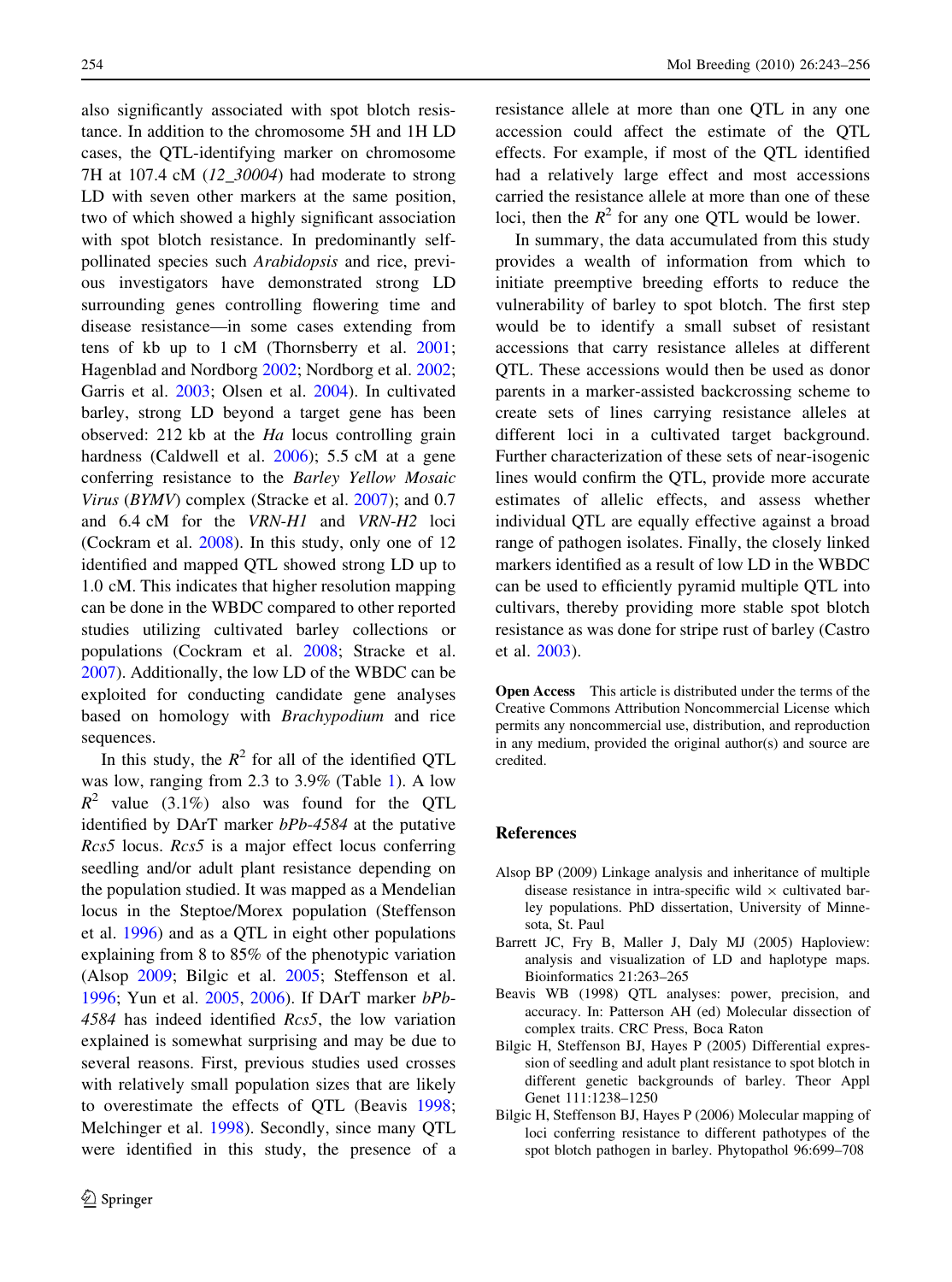- <span id="page-12-0"></span>Bonman JM, Bockelman HE, Jackson LF, Steffenson BJ (2005) Disease and insect resistance in cultivated barley accessions from the USDA National Small Grains Collection. Crop Sci 45:1271–1280
- Box GEP, Cox DR (1964) An analysis of transformations. J R Stat Soc Ser B 26:211–252
- Breseghello F, Sorrells ME (2006) Association mapping of kernel size and milling quality in wheat (Triticum aestivum L.) cultivars. Genetics 172:1165–1177
- Buntjer JB, Sorensen AP, Peleman JD (2005) Haplotype diversity: the link between statistical and biological association. Trends Plant Sci 10:466–471
- Caldwell KS, Russell J, Langridge P, Powell W (2006) Extreme population-dependent linkage disequilibrium detected in an inbreeding plant species, Hordeum vulgare. Genetics 172:557–567
- Castro AJ, Chen X, Hayes P, Johnston M (2003) Pyramiding quantitative trait locus (QTL) alleles determining resistance to barley stripe rust. Crop Sci 43:651–659
- Clark RV (1979) Yield losses in barley cultivars caused by spot blotch. Can J Plant Pathol 1:113–117
- Close TJ, Bhat PR, Lonardi S, Wu Y, Rostoks N, Ramsay L, Druka A, Stein N et al (2009) Development and implementation of high-throughput SNP genotyping in barley. BMC Genomics 10:582
- Cockram J, White J, Leigh FJ, Lea VJ, Chiapparino E, Laurie DA, Mackay IJ, Powell W, O'Sullivan DM (2008) Association mapping of partitioning loci in barley. BMC Genet 9:16
- Ellis RP, Forster BP, Robinson D, Handley LL, Gordon DC, Russell JR, Powell W (2000) Wild barley: a source of genes for crop improvement in the 21st century? J Exp Bot 51:9–17
- Falush D, Stephens M, Pritchard JK (2003) Inference of population structure using multilocus genotype data: linked loci and correlated allele frequencies. Genetics 164:1567– 1587
- Falush D, Stephens M, Pritchard JK (2007) Inference of population structure using multilocus genotype data: dominant markers and null alleles. Mol Ecol Notes 7:574–578
- Fan JB, Oliphant A, Shen R, Kermani BG, Garcia F, Gunderson KL, Hansen M, Steemers F et al (2003) Highly parallel SNP genotyping. Cold Spring Harb Symp Quant Biol 68:69–78
- Fan JB, Gunderson KL, Bibikova M, Yeakley JM, Chen J, Wickham Garcia E, Lebruska LL, Laurent M, Shen R, Barker D (2006) Illumina universal bead arrays. Methods Enzymol 410:57–73
- Fetch TG Jr, Steffenson BJ (1994) Identification of Cochliobolus sativus isolates expressing differential virulence on two-row barley genotypes from North Dakota. Can J Plant Pathol 16:202–206
- Fetch TG Jr, Steffenson BJ (1999) Rating scales for assessing infection responses of barley infected with Cochliobolus sativus. Plant Dis 83:213–217
- Fetch TG Jr, Steffenson BJ, Nevo E (2003) Diversity and sources of multiple disease resistance in Hordeum spontaneum. Plant Dis 87:1439–1448
- Fetch TG Jr, Steffenson BJ, Bockelman HE, Wesenberg DM (2008) Spring barley accessions with dual spot blotch and net blotch resistance. Can J Plant Pathol 30:534–542
- Garris AJ, McCouch SR, Kresovich S (2003) Population structure and its effect on haplotype diversity and linkage disequilibrium surrounding the  $xa5$  locus of rice (Oryza sativa L.). Genetics 165:759–769
- Ghazvini H, Tekauz A (2007) Virulence diversity in the population of Bipolaris sorokiniana. Plant Dis 91:814–821
- Gupta PK, Rustgi S, Kulwal PL (2005) Linkage disequilibrium and association studies in higher plants: present status and future prospects. Plant Mol Biol 57:461–485
- Hagenblad J, Nordborg M (2002) Sequence variation and haplotype structure surrounding the flowering time locus FRI in Arabidopsis thaliana. Genetics 161:289–298
- Hardy J, Singleton A (2009) Genomewide association studies and human disease. N Engl J Med 360:1759–1768
- Jaccoud D, Peng K, Feinstein D, Kilian A (2001) Diversity arrays: a solid state technology for sequence information independent genotyping. Nucleic Acids Res 29:e25
- Kleinhofs A, Graner A (2001) An integrated map of the barley genome. In: Phillips RL, Vasil IK (eds) DNA-based markers in plants, 2nd edn. Kluwer, Dordrecht, pp 187– 199
- Lander ES, Botstein D (1986) Strategies for studying heterogeneous genetic traits in humans by using a linkage map of restriction fragment length polymorphisms. Proc Natl Acad Sci USA 83:7353–7357
- Melchinger AE, Utz HF, Schön CC (1998) Quantitative trait locus (QTL) mapping using different testers and independent population samples in maize reveals low power of QTL detection and large bias in estimates of QTL effects. Genetics 149:383–403
- Nordborg M, Borevitz JO, Bergelson J, Berry CC, Chory J, Hagenblad J, Kreitman M, Maloof JN, Noyes T, Oefner PJ, Stahl EA, Weigel D (2002) The extent of linkage disequilibrium in Arabidopsis thaliana. Nat Genet 30:190–193
- Nutter FW Jr, Pederson VD, Foster AE (1985) Effects of inoculations with Cochliobolus sativus at specific growth stages on grain yield and quality of malting barley. Crop Sci 25:933–938
- Oliphant A, Barker DL, Stuelpnagel JR, Chee MS (2002) BeadArray technology: enabling an accurate, cost-effective approach to high-throughput genotyping. Biotech Suppl 5:6–58
- Olsen KM, Halldorsdottir SS, Stinchcombe JR, Weinig C, Schmitt J, Purugganan MD (2004) Linkage disequilibrium mapping of Arabidopsis Cry2 flowering time alleles. Genetics 167:1361–1369
- Pallotta MA, Warner P, Fox RL, Kuchel H, Jefferies SJ, Langridge P (2003) Marker assisted wheat breeding in the southern region of Australia. In: Pogna NE, Romano M, Pogna EA, Galterio Z (eds) Proceedings of the 10th International Wheat Genetics Symposium, Paestum, pp 789–791
- Pritchard JK, Stephens M, Donnelly P (2000) Inference of population structure using multilocus genotype data. Genetics 155:945–959
- Rafalski A (2002) Applications of single nucleotide polymorphisms in crop genetics. Curr Opin Plant Biol 5:94–100
- Shakhatreh Y, Haddad N, Alrababah M, Grando S, Ceccarelli S (2009) Phenotypic diversity in wild barley (Hordeum vulgare L. ssp. spontaneum (C. Koch) Thell.) accessions